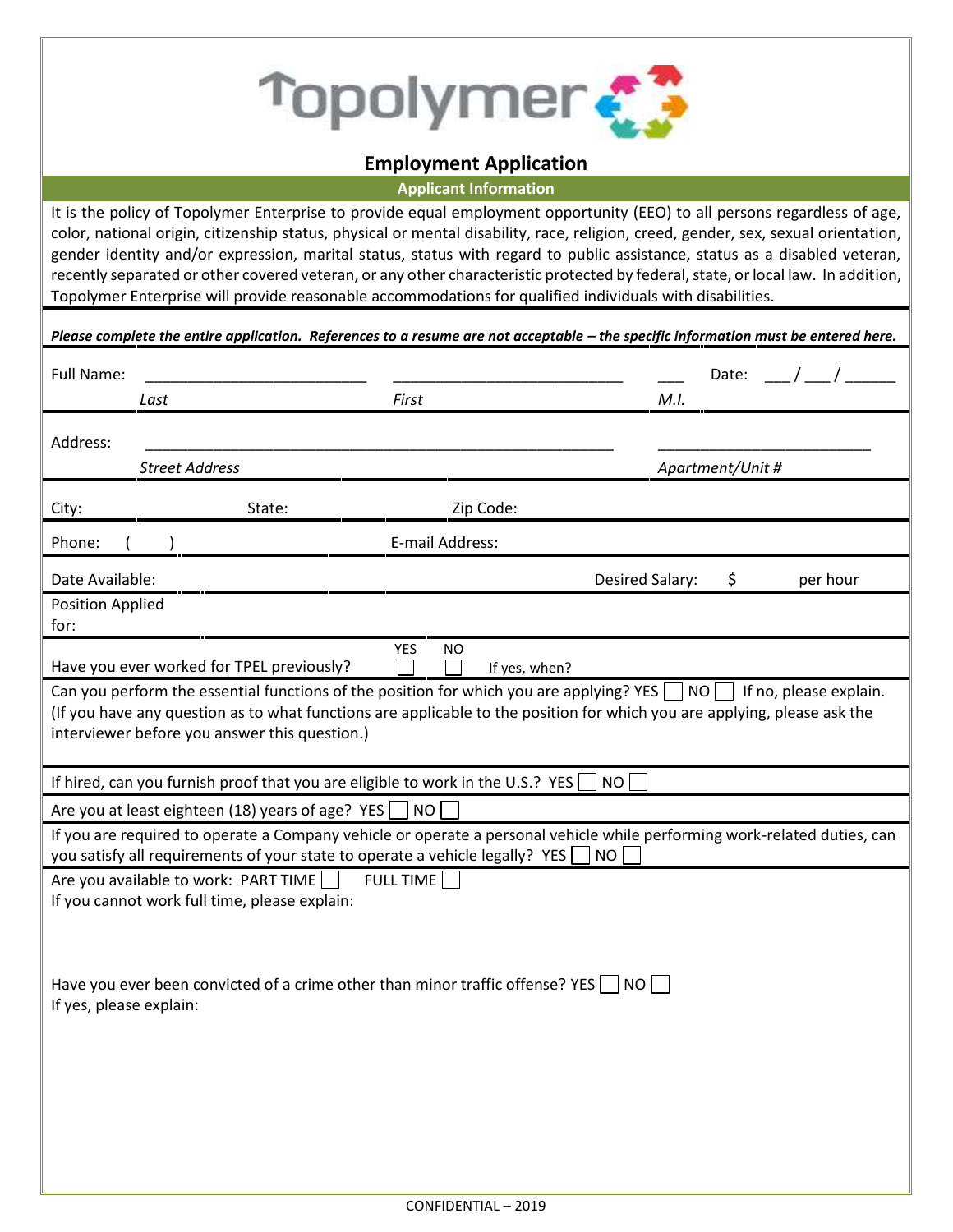|                                            |                                                             | <b>Education</b>                                            |               |                             |                                                                                                                                                                                |          |
|--------------------------------------------|-------------------------------------------------------------|-------------------------------------------------------------|---------------|-----------------------------|--------------------------------------------------------------------------------------------------------------------------------------------------------------------------------|----------|
| High School:                               |                                                             | Address:                                                    |               |                             |                                                                                                                                                                                |          |
| Did you graduate?                          | <b>YES</b><br><b>NO</b><br>$\Box$<br>$\perp$                | If no, did you receive a GED?                               |               |                             |                                                                                                                                                                                |          |
| College:                                   | <u> 2002 - Johann Johann Stone, mension album per</u>       | Address:                                                    |               |                             |                                                                                                                                                                                |          |
|                                            |                                                             |                                                             | YES<br>$\Box$ | <b>NO</b><br>$\blacksquare$ | <u> 1989 - Johann John Stone, mensk politik foar it fan it fan it fan it fan it fan it fan it fan it fan it fan i</u>                                                          |          |
| From:                                      | $To:$ and $\Box$                                            | Did you graduate?                                           |               | Degree:                     |                                                                                                                                                                                |          |
| Other:                                     | <u> 1989 - Johann Barn, mars ann an t-Amhair ann an t-A</u> | Address:                                                    | YES           | <b>NO</b>                   |                                                                                                                                                                                |          |
| From:                                      | To:                                                         | Did you graduate?                                           |               | Degree:                     |                                                                                                                                                                                |          |
|                                            |                                                             | <b>References</b>                                           |               |                             |                                                                                                                                                                                |          |
| Please list three professional references. |                                                             |                                                             |               |                             |                                                                                                                                                                                |          |
| Full Name:                                 |                                                             |                                                             | Relationship: |                             |                                                                                                                                                                                |          |
| Company:                                   |                                                             |                                                             |               | Phone:                      | $\begin{pmatrix} 1 & 1 \\ 1 & 1 \end{pmatrix}$ , and the set of $\begin{pmatrix} 1 & 1 \\ 1 & 1 \end{pmatrix}$ , and the set of $\begin{pmatrix} 1 & 1 \\ 1 & 1 \end{pmatrix}$ |          |
| Address:                                   |                                                             |                                                             |               | Email:                      |                                                                                                                                                                                |          |
| Full Name:                                 |                                                             |                                                             | Relationship: |                             |                                                                                                                                                                                |          |
| Company:                                   |                                                             |                                                             |               | Phone:                      |                                                                                                                                                                                |          |
| Address:                                   |                                                             | <u> 1989 - Johann Stoff, amerikansk politiker (d. 1989)</u> |               | Email:                      |                                                                                                                                                                                |          |
| Full Name:                                 |                                                             |                                                             | Relationship: |                             | <u> 1980 - Jan Barbara Barbara, manazarta da kasas da kasas da kasas da kasas da kasas da kasas da kasas da kasa</u>                                                           |          |
| Company:                                   |                                                             |                                                             |               | Phone:                      | ) and the contract of $\overline{a}$                                                                                                                                           |          |
| Address:                                   |                                                             |                                                             |               | Email:                      |                                                                                                                                                                                |          |
|                                            |                                                             | <b>Previous Employment</b>                                  |               |                             |                                                                                                                                                                                |          |
| Company:                                   |                                                             |                                                             |               |                             | Phone: $($                                                                                                                                                                     |          |
| Address:                                   |                                                             |                                                             |               | Supervisor:                 | <u> 1980 - Johann Barbara, martin a</u>                                                                                                                                        |          |
| Job Title:                                 |                                                             | Starting Salary: \$__________                               |               |                             | <b>Ending Salary:</b>                                                                                                                                                          | $\sharp$ |
| Responsibilities:                          |                                                             |                                                             |               |                             |                                                                                                                                                                                |          |
| From:                                      |                                                             | To: Reason for Leaving:                                     |               |                             | <u> 1980 - Jan Sterling, amerikansk politiker (d. 1980)</u>                                                                                                                    |          |
|                                            |                                                             | May we contact your previous supervisor for a reference?    | <b>YES</b>    | NO.                         |                                                                                                                                                                                |          |
|                                            |                                                             |                                                             |               |                             |                                                                                                                                                                                |          |
| Company:                                   |                                                             |                                                             |               | Phone:                      | $\begin{pmatrix} 1 & 1 \\ 1 & 1 \end{pmatrix}$                                                                                                                                 |          |
| Address:                                   |                                                             |                                                             |               | Supervisor:                 | <u> 1980 - Jan James James, martin al-A</u>                                                                                                                                    |          |
| Job Title:                                 |                                                             | Starting Salary: \$                                         |               |                             | Ending Salary: \$                                                                                                                                                              |          |
| Responsibilities:                          |                                                             |                                                             |               |                             |                                                                                                                                                                                |          |
| From:<br><u> 1980 - Jan Barbarat, p</u>    | $\overline{To}$ :                                           | Reason forLeaving:<br>CONFIDENTIAL - 2019                   |               |                             | <u> 1990 - Jan James James James James James James James James James James James James James James James James J</u>                                                           |          |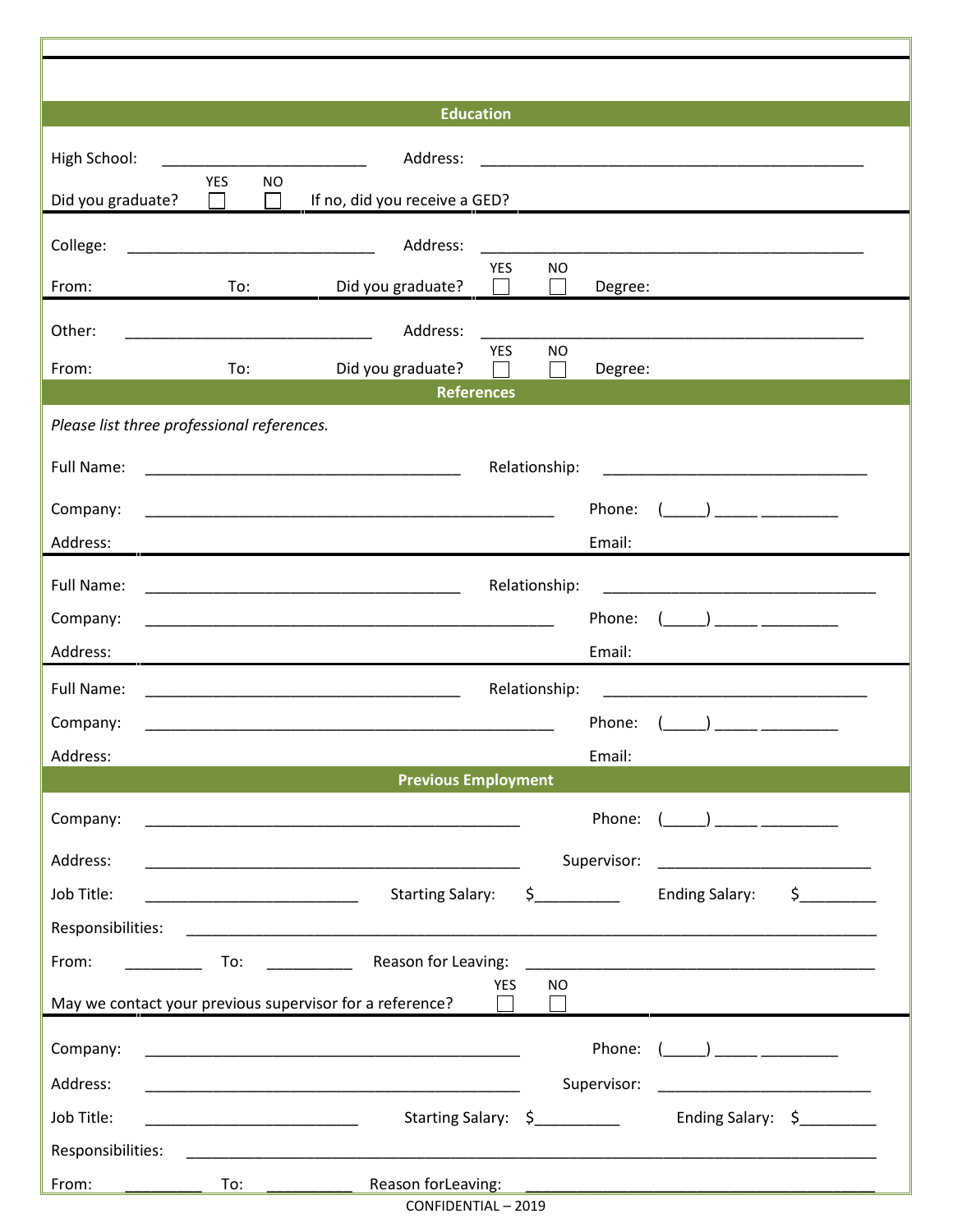| <b>YES</b><br>NO.<br>May we contact your previous supervisor for a reference?                                                                                                                                                                                                                                                                                                                                                                                                                                                                                                                                                                                                                                                                                                                                                                                                                                                                                        |  |  |  |  |  |  |  |
|----------------------------------------------------------------------------------------------------------------------------------------------------------------------------------------------------------------------------------------------------------------------------------------------------------------------------------------------------------------------------------------------------------------------------------------------------------------------------------------------------------------------------------------------------------------------------------------------------------------------------------------------------------------------------------------------------------------------------------------------------------------------------------------------------------------------------------------------------------------------------------------------------------------------------------------------------------------------|--|--|--|--|--|--|--|
| Phone:<br>$($ $)$<br>Company<br>Address:<br>Supervisor:                                                                                                                                                                                                                                                                                                                                                                                                                                                                                                                                                                                                                                                                                                                                                                                                                                                                                                              |  |  |  |  |  |  |  |
| Ending Salary: \$<br>Starting Salary: \$<br>Job Title:<br>the control of the control of the control of                                                                                                                                                                                                                                                                                                                                                                                                                                                                                                                                                                                                                                                                                                                                                                                                                                                               |  |  |  |  |  |  |  |
| Responsibilities:                                                                                                                                                                                                                                                                                                                                                                                                                                                                                                                                                                                                                                                                                                                                                                                                                                                                                                                                                    |  |  |  |  |  |  |  |
| Reason for Leaving:<br>To:<br>From:<br>$\begin{aligned} \mathcal{L}_{\text{max}}(\mathcal{L}_{\text{max}}) = \mathcal{L}_{\text{max}}(\mathcal{L}_{\text{max}}) \end{aligned}$<br>YES<br>NO.                                                                                                                                                                                                                                                                                                                                                                                                                                                                                                                                                                                                                                                                                                                                                                         |  |  |  |  |  |  |  |
| May we contact your previous supervisor for a reference?                                                                                                                                                                                                                                                                                                                                                                                                                                                                                                                                                                                                                                                                                                                                                                                                                                                                                                             |  |  |  |  |  |  |  |
| <b>Military Service</b>                                                                                                                                                                                                                                                                                                                                                                                                                                                                                                                                                                                                                                                                                                                                                                                                                                                                                                                                              |  |  |  |  |  |  |  |
| Branch:<br>To:<br>From:<br><u> 1989 - Johann John Stoff, deutscher Stoffen und der Stoffen und der Stoffen und der Stoffen und der Stoffen</u>                                                                                                                                                                                                                                                                                                                                                                                                                                                                                                                                                                                                                                                                                                                                                                                                                       |  |  |  |  |  |  |  |
| Type of Discharge:<br>Rank at Discharge:<br><u> 1989 - Johann John Stone, mars eta biztanleria (</u>                                                                                                                                                                                                                                                                                                                                                                                                                                                                                                                                                                                                                                                                                                                                                                                                                                                                 |  |  |  |  |  |  |  |
| If other than honorable, explain:                                                                                                                                                                                                                                                                                                                                                                                                                                                                                                                                                                                                                                                                                                                                                                                                                                                                                                                                    |  |  |  |  |  |  |  |
| <b>Disclaimer and Signature</b><br>Please read the following carefully:                                                                                                                                                                                                                                                                                                                                                                                                                                                                                                                                                                                                                                                                                                                                                                                                                                                                                              |  |  |  |  |  |  |  |
| Enterprise or I can terminate my employment at any time and for any reason, with or without cause and without prior notice. I<br>understand that no member of management or other official or agent of Topolymer Enterprise has the authority to make any<br>agreement (oral, written, or implied) or other representations contrary to the above.<br>I authorize Topolymer Enterprise to investigate all statements contained in this application. I understand that misrepresentation or<br>omission of material facts will be cause for Topolymer Enterprise to refuse to hire me or to immediately terminate my employment.<br>I certify, as a condition of my employment, that all information given on this application is correct and that I will comply with all the<br>rules and regulations of Topolymer Enterprise that are in effect now and any others that may be instituted at a later date.<br>By signing below, I accept and acknowledge the above. |  |  |  |  |  |  |  |
|                                                                                                                                                                                                                                                                                                                                                                                                                                                                                                                                                                                                                                                                                                                                                                                                                                                                                                                                                                      |  |  |  |  |  |  |  |
|                                                                                                                                                                                                                                                                                                                                                                                                                                                                                                                                                                                                                                                                                                                                                                                                                                                                                                                                                                      |  |  |  |  |  |  |  |